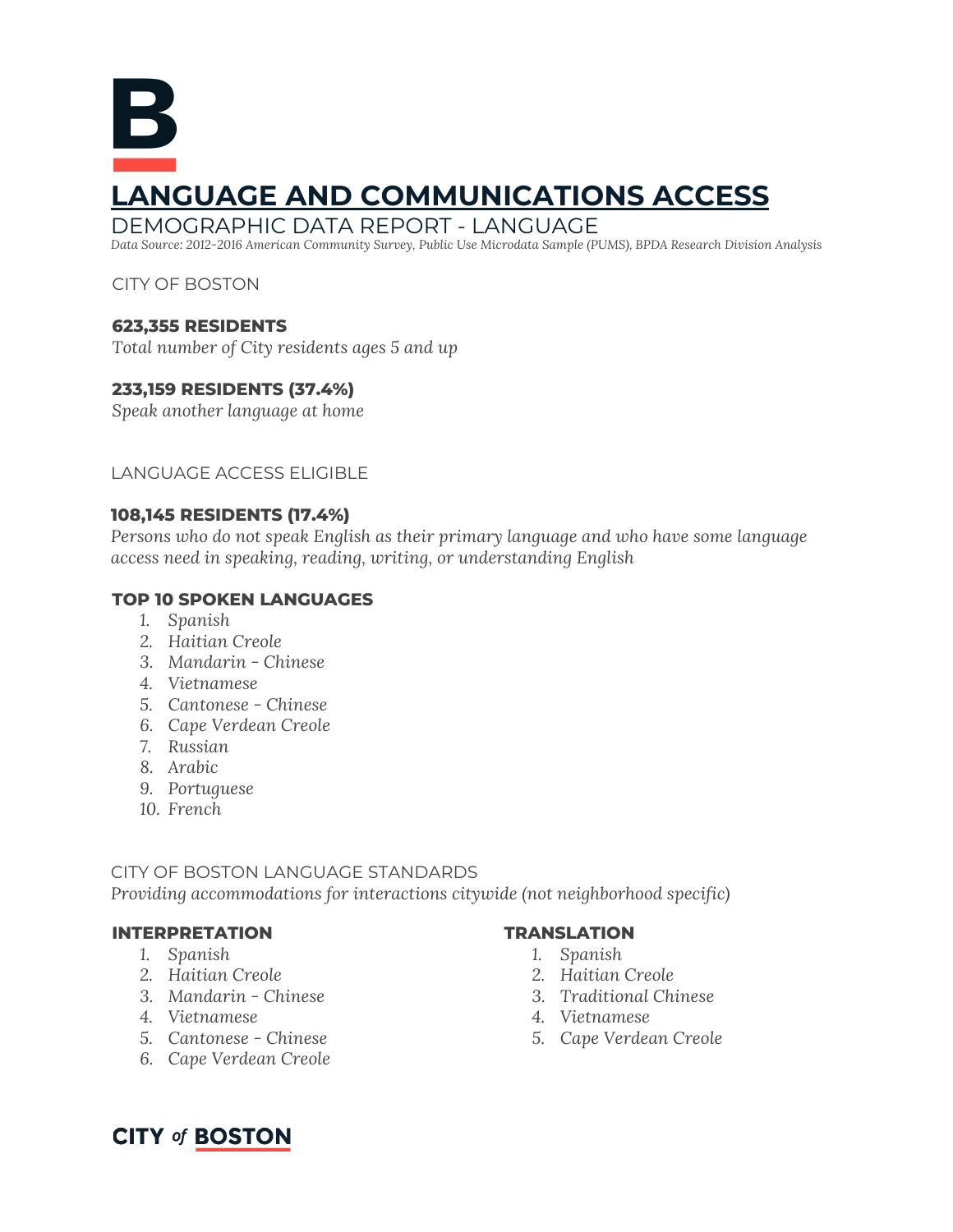**LANGUAGE AND COMMUNICATIONS ACCESS** CITY OF BOSTON NEIGHBORHOODS: LANGUAGE

*Data Source: 2011-2015 American Community Survey, BPDA Research Division Analysis*

#### **NEIGHBORHOOD TO CITY RATIO**

*Below lists each City of Boston neighborhood in order by priority of residents with an identified language access need. (The ratio of residents with language access needs in the identified neighborhood to residents with language access needs in the City of Boston.)*

- **DORCHESTER** 23.7%
- **EAST BOSTON** 18.4%
- **ROXBURY** 8.4%
- **BRIGHTON** 5.9%
- **HYDE PARK** 5.1%
- **JAMAICA PLAIN** 4.6%
- **SOUTH END** 4.3%
- **MATTAPAN** 4.1%
- **ROSLINDALE** 4.1%
- **DOWNTOWN** 3.5%
- **MISSION HILL-LONGWOOD** 3.2%
- **FENWAY-KENMORE** 3.0%
- **SOUTH BOSTON** 2.8%
- **WEST ROXBURY** 2.7%
- **ALLSTON** 2.0%
- **CHARLESTOWN** 1.7%
- **BACK BAY** 1.0%
- **WEST END** 0.5%
- **NORTH END** 0.4%
- **BEACON HILL** 0.3%
- **SOUTH BOSTON WATERFRONT/FORT POINT** 0.2%

### **CITY of BOSTON**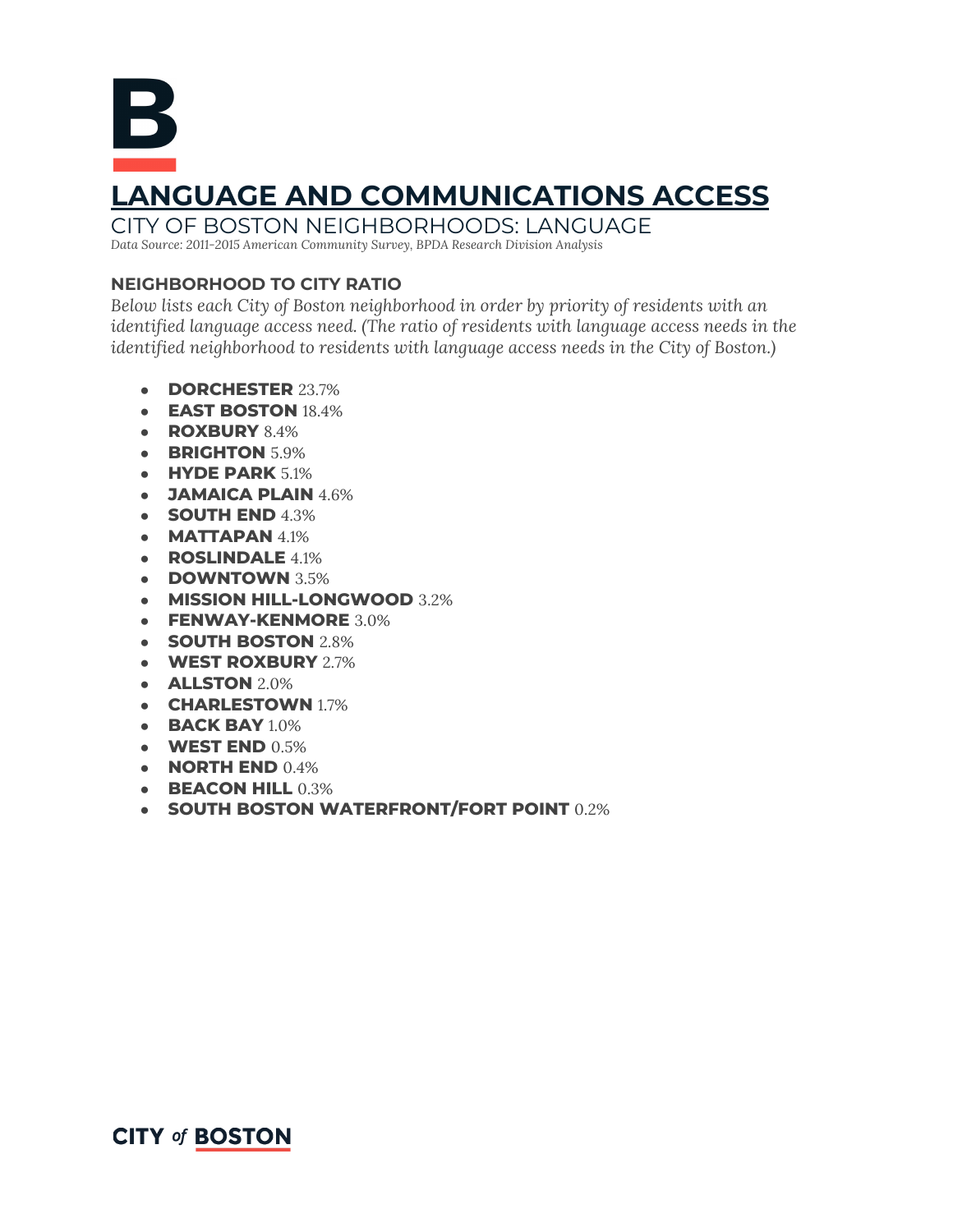

*Data Source: 2011-2015 American Community Survey, BPDA Research Division Analysis*

#### **FURTHER NEIGHBORHOOD ANALYSIS**

*Below lists each City of Boston neighborhood with the top languages spoken by residents with some language access need. Included are the total number of residents living in the neighborhood and those with language access need. Languages that meet the neighborhood threshold are marked with an asterisk (\*). The neighborhood threshold is met with at least 5% or 1,000 persons of the total demographic, whichever is less.*

#### **ALLSTON** (19,301)

Language Access demographic: (2,091) 11%

- *1. Spanish*
- *2. Chinese*
- *3. Russian*

#### **BACK BAY** (17,099)

Language Access demographic: (1,012) 6%

- *1. Spanish*
- *2. Chinese*

#### **BEACON HILL** (8,757)

Language Access demographic: (327) 4%

- *1. Chinese*
- *2. Spanish*

#### **BRIGHTON** (45,881)

Language Access demographic: (6,167) 13%

- *1. Chinese \**
- *2. Russian \**
- *3. Spanish \**
- *4. Portuguese/Cape Verdean Creole*

#### **CHARLESTOWN** (16,463)

Language Access demographic: (1,768) 11%

- *1. Chinese*
- *2. Spanish*

#### **DORCHESTER** (116,434)

Language Access demographic: (24,843) 21%

- *1. Spanish \**
- *2. Vietnamese \**
- *3. Haitian Creole \**
- *4. Portuguese/Cape Verdean Creole \**
- *5. Chinese*

#### **DOWNTOWN** (16,281)

Language Access demographic: (3,685) 23%

- *1. Chinese \**
- *2. Spanish*

#### **EAST BOSTON** (41,839)

Language Access demographic: (19,263) 46%

- *1. Spanish \**
- *2. Arabic \**
- *3. Portuguese/Cape Verdean Creole*
- *4. Chinese*
- *5. Italian*
- *6. Vietnamese*
- *7. French*

#### **FENWAY-KENMORE** (31,966)

Language Access demographic: (3,167) 10%

- *1. Chinese \**
- *2. Spanish*
- *3. Russian*
- *4. Korean*
- *5. Arabic*

## **CITY of BOSTON**